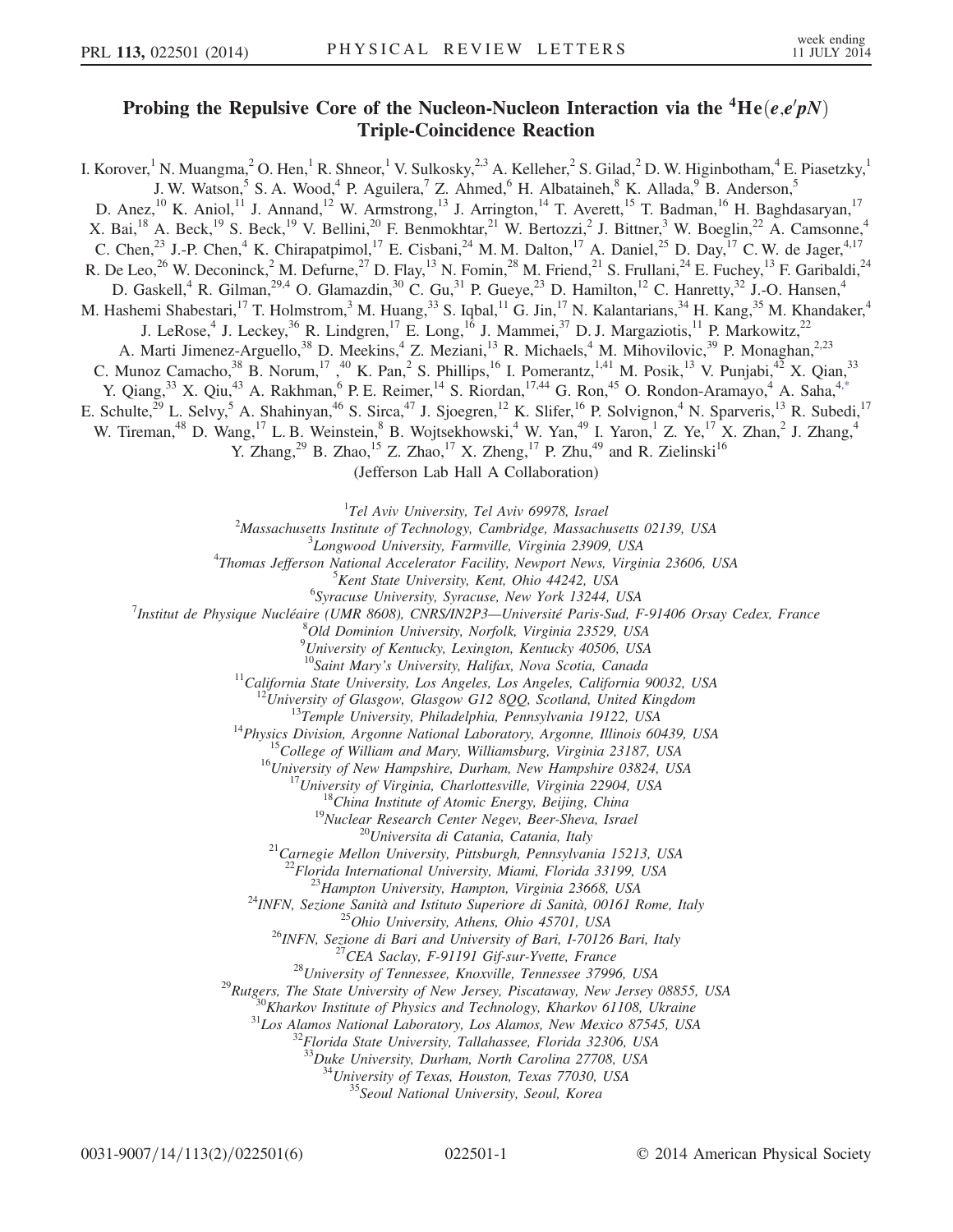<sup>36</sup>Indiana University, Bloomington, Indiana 47405, USA<br><sup>37</sup>Virginia Polytechnic Institute and State University, Blacksburg, Virginia 24061, USA<br><sup>38</sup>Université Blaise Pascal/IN2P3, F-63177 Aubière, France<br><sup>39</sup>Jozef Stefan

<sup>43</sup>Lanzhou University, Lanzhou, China<br><sup>44</sup>University of Massachusetts, Amherst, Massachusetts 01006, USA<br><sup>45</sup>Racah Institute of Physics, Hebrew University of Jerusalem, Jerusalem, Israel<br><sup>46</sup>Yerevan Physics Institute, Ye

(Received 13 February 2014; revised manuscript received 23 April 2014; published 9 July 2014)

We studied simultaneously the <sup>4</sup>He $(e, e'p)$ , <sup>4</sup>He $(e, e'pp)$ , and <sup>4</sup>He $(e, e'pn)$  reactions at  $Q^2 =$  $2(\text{GeV}/c)^2$  and  $x_B > 1$ , for an  $(e, e/p)$  missing-momentum range of 400 to 830 MeV/c. The knocked-out proton was detected in coincidence with a proton or neutron recoiling almost back to back to the missing momentum, leaving the residual  $A = 2$  system at low excitation energy. These data were used to identify two-nucleon short-range correlated pairs and to deduce their isospin structure as a function of missing momentum, in a region where the nucleon-nucleon (NN) force is expected to change from predominantly tensor to repulsive. The abundance of neutron-proton pairs is reduced as the nucleon momentum increases beyond  $\sim$ 500 MeV/c. The extracted fraction of proton-proton pairs is small and almost independent of the missing momentum. Our data are compared with calculations of two-nucleon momentum distributions in <sup>4</sup>He and discussed in the context of probing the elusive repulsive component of the NN force.

DOI: [10.1103/PhysRevLett.113.022501](http://dx.doi.org/10.1103/PhysRevLett.113.022501) PACS numbers: 21.30.Fe, 21.10.−k, 21.60.−n, 25.30.−c

The stability of atomic nuclei is due to a delicate interplay between the long-range attraction that binds nucleons and the short-range repulsion that prevents the collapse of the system. In between, the dominant scalar part of the nucleon-nucleon force almost vanishes and the interaction is dominated by the tensor force, which depends on the spin orientations and the relative orbital angular momentum of the nucleons.

Recent high-momentum-transfer triple-coincidence <sup>12</sup>C $(e, e'pN)$  and <sup>12</sup>C $(p, 2pn)$  measurements [1–[4\]](#page-4-1) have shown that nucleons in the nuclear ground state form pairs with large relative momentum and small center-of-mass (c.m.) momentum, where large and small are relative to the Fermi momentum of the nucleus. We refer to these pairs as short-range correlated (SRC) pairs [5–[7\]](#page-5-0). When the missing momentum (the knocked-out proton initial momentum in the absence of final state interactions) is in the range of 300–600 MeV/ $c$ , these pairs were found to dominate the high-momentum tails of the nuclear wave functions, with neutron-proton  $(np)$  pairs nearly 20 times more prevalent than proton-proton  $(pp)$  pairs, and by inference neutron-neutron (nn) pairs. This is due to the strong dominance of the NN tensor interaction at the probed sub-Fermi distances [8–[10\].](#page-5-1)

The association of the small <sup>12</sup>C(e, e'pp)/<sup>12</sup>C(e, e'pn) ratio at  $(e, e'p)$  missing momenta of 300–600 MeV/c, with dominance of the NN tensor force, leads naturally to the quest for increasing missing momenta. This allows the search for pairs at distances in which the nuclear force changes from being predominantly tensor to the essentially unexplored repulsive interaction. We report here on a simultaneous measurement of the <sup>4</sup>He $(e, e'p)$ ,<br><sup>4</sup>He $(e, e'pp)$  and <sup>4</sup>He $(e, e'pn)$  reactions at  $(e, e'p)$  missing *pp*) and <sup>4</sup>He(*e*, *e'pn*) reactions at (*e*, *e'p*) missing momenta from 400 to 830 MeV/ $c$ . The observed changes in the isospin composition of the SRC pairs as a function of the missing momentum are presented, discussed, and compared to calculations.

The experiment was performed in Hall A of Jefferson Laboratory (JLab) using a  $4 \mu A$  electron beam with an energy of 4.454 GeV incident on a 20-cm-long high pressure <sup>4</sup>He gas target (13 atm, 20 K, 0.033  $g/cm<sup>3</sup>$ ) contained in an 8-cm-diameter, 20-cm-long aluminum cylinder.

The two Hall A high-resolution spectrometers (HRS) [\[11\]](#page-5-2) were used to identify  ${}^{4}He(e, e'p)$  events. Scattered electrons were detected in the left HRS (L-HRS) at a central scattering angle of 20.3° and momentum of 3.602 GeV/ $c$ . This setup corresponds to the quasi-free knockout of a single proton with transferred threemomentum  $|\vec{q}| \approx 1.64 \,\text{GeV}/c$ , transferred energy  $\omega \approx$ 0.86GeV, the negative four-momentum transfer squared  $Q^2 \approx 2(\text{GeV}/c)^2$ , and  $x_B \equiv (Q^2/2m_p\omega) \approx 1.2$ , where  $m_p$ is the proton mass. Knocked-out protons were detected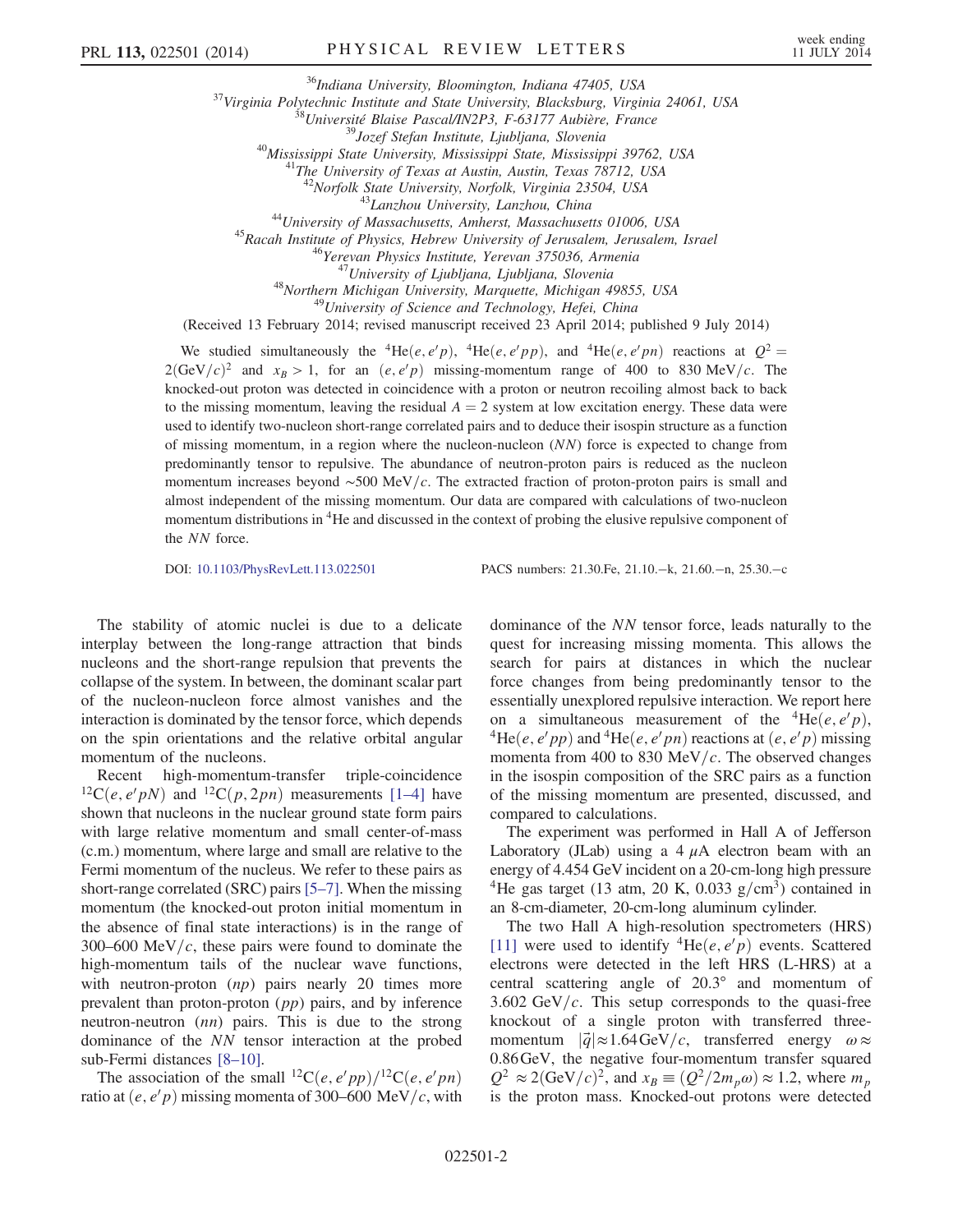using the right HRS (R-HRS), which was set at three different central angles and momenta:  $(33.5^{\circ}, 1.38 \text{ GeV}/c)$ , (29°, 1.3 GeV/c), and (24.5°, 1.19 GeV/c). These kinematical settings correspond to  $(e, e^i p)$  central missing momenta  $\vec{p}_{\text{miss}} = \vec{p}_p - \vec{q}$  values of 500MeV/c, 625 MeV/c, and 750 MeV/c, respectively, covering a missing-momentum range of 400–830 MeV/ $c$  with overlap between the three different settings.

The <sup>4</sup>He(*e*, *e'p*) events were selected by placing a  $\pm 3\sigma$ cut around the  $\sigma = 0.6$  ns coincidence timing peak. The fraction of random events inside the time window increased from 1% at the lowest missing momentum measurement to 9% at the highest. The other cuts on the  $(e, e'p)$  data were the nominal HRS phase-space cuts on momentum  $(|\Delta p/p| \le 0.045)$  and angles ( $\pm 60$  mrad vertical,  $\pm 30$  mrad horizontal). To reduce the randomcoincidence background, a cut on the target-reconstructed vertex ensured that both the electron and the proton emerged from the same place within  $\pm 3$  cm. The  $\Delta(1232)$  excitation was excluded by a cut on the quasi elastic  $(e, e/p)$  peak, as in Ref. [\[12\]](#page-5-3).

For highly correlated pairs, the missing momentum of the  $A(e, e'p)$  reaction is expected to be balanced almost entirely by a single recoiling nucleon. A large acceptance spectrometer (BigBite) followed by a neutron detector (HAND) with a matching solid angle was used to detect correlated recoiling protons or neutrons. The experiment triggered on  $e - p$  coincidences between the HRS spectrometers, with the BigBite and HAND detectors read out for every trigger.

The recoiling protons were detected by the BigBite spectrometer [\[13\]](#page-5-4) centered at an angle of 97<sup>°</sup> for the 500 and 625 MeV/c measurements and 92° for the 750 MeV/c measurement. The angle between  $\vec{q}$  and the recoil nucleon was 40°–50°. The angular acceptance was about 96 msr and the detected momenta accepted ranged from 0.25 to  $0.90 \text{ GeV}/c$ . The momentum resolution of BigBite, determined from elastic electron-proton scattering, was  $\Delta p/p = 1.5\%$ . The overall proton detection efficiency was  $73 \pm 1\%$ .

HAND consists of several elements: a 2.4-cm-thick lead shield (to block low-energy photons and most of the charged particles coming from the target), followed by 64, 2-cm-thick scintillators (to identify and veto charged particles), and 112 plastic scintillator bars arranged in six, 10-cm-thick layers covering an area of  $1 \times 3$  m<sup>2</sup> (to detect the neutrons). HAND was placed six meters from the target, just behind BigBite, covering a similar solid angle as BigBite.

The pattern of hits in sequential layers of HAND was used to identify neutrons [\[14\].](#page-5-5) A time resolution of 1.5 ns allowed determination of the neutron momentum with an accuracy that varied from 2.5% (at 400 MeV/c) to 5% (at 830 MeV/c). The detection efficiency was  $40 \pm 1.4\%$  for 400–830 MeV/ $c$  neutrons. This determination is based on the

<span id="page-2-0"></span>

FIG. 1 (color online). The distribution of the cosine of the opening angle  $\gamma$  between the  $\vec{p}_{\text{miss}}$  and  $\vec{p}_{\text{recoil}}$  for the <sup>4</sup>He(*e*, *e' pn*) reaction ( $p_{\text{miss}} = 625$  and 750 MeV/c kinematics combined). The solid curve is a simulation of scattering off a moving pair with a c.m. momentum having a width of 100 MeV/c. The inserts show the missing-mass distributions. In both the main figure and the inserts, the data are shown with no random background subtraction. The random background is shown as dash-dotted (red online) curves.

efficiency measured up to 450 MeV/c using the  $d(e, e'pn)$ reaction, and extrapolated using a simulation that reproduces well the measured efficiency at lower momenta [\[15\]](#page-5-6).

The picture of SRC pair breakup with the other two nucleons in <sup>4</sup>He being essentially spectators is supported by Fig. [1.](#page-2-0) The figure shows the distribution of the cosine of the angle between the missing momentum and the recoiling neutrons  $(y)$ . We also show the angular correlation for the random background (dashed-dotted) as defined by a time window off the coincidence peak. While the placement of the neutron detector opposite to the nominal missing momentum defined by the central rays of the high resolution spectrometers leads to a geometrical angular correlation in the random background, the real triple-coincidence events show a clear back-to-back peak above this background. The curve is a result of a simulation of the scattering of a moving pair as discussed below. Similar back-to-back correlations were observed for the recoiling protons. The inserts to Fig. [1](#page-2-0) show the missing-mass for the  ${}^{4}He(e, e'pp)$  and  ${}^{4}$ He $(e, e'pn)$  reactions corresponding to a two-nucleon residual system with a low-excitation energy.

Software cuts were applied to both BigBite and HAND that limited their acceptances to  $\pm 14^{\circ}$  in the vertical direction, and  $\pm 4^{\circ}$  in the horizontal direction, and 300–900 MeV/ $c$  in momentum. A model, tuned to match experimental data, was used to correct the yield of the  ${}^{4}He(e, e'pN)$  events for the finite acceptances of the recoiling protons and neutrons in BigBite and HAND. Following Ref. [\[1\],](#page-4-1) the simulations assumed that an electron scatters off a moving SRC pair with a c.m. momentum relative to the  $A - 2$  spectator system described by a Gaussian distribution as in Ref. [\[16\].](#page-5-7) We assumed an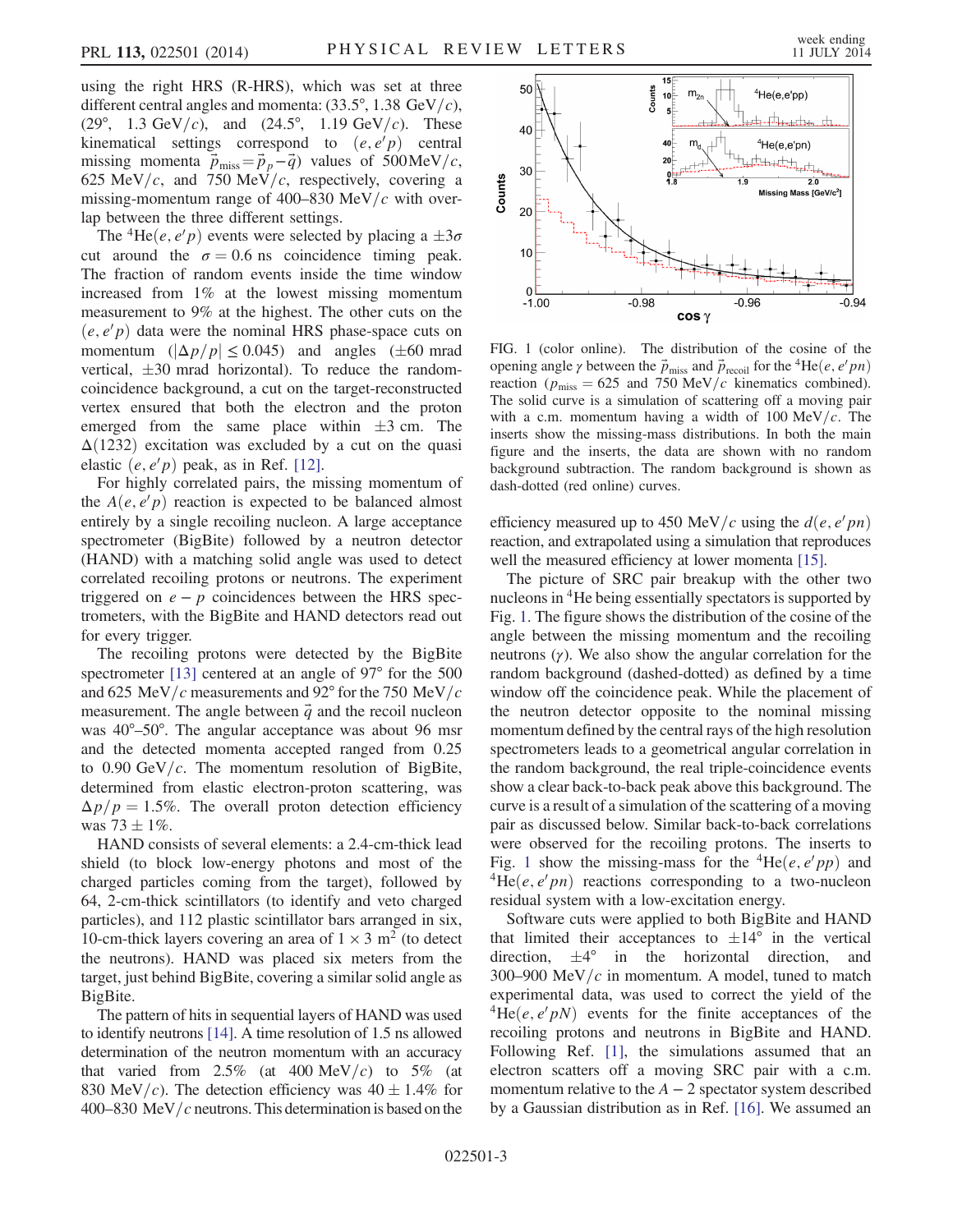isotropic three-dimensional motion of the pair and varied the width of the Gaussian equally in each direction until the best agreement with the data was obtained. The nine measured distributions (three components in each of the three kinematic settings for  $np$  pairs) yield, within the uncertainties, the same width with a weighted average of  $100 \pm 20$  MeV/c. This is in good agreement with the c.m. momentum distribution calculated in Ref. [\[10\].](#page-5-8) Figure [1](#page-2-0) compares the simulated and measured distributions of the opening angle between the knocked-out and recoiling nucleons. The fraction of events detected within the finite acceptance was used to correct the measured yield. The uncertainty in this correction was typically 15%, which dominates the systematic uncertainties of the <sup>4</sup>He(*e*, *e' pN*) yield.

The measured <sup>4</sup>He(*e*, *e' pN*)/<sup>4</sup>He(*e*, *e' p*) ratios are given by the number of events in the background-subtracted triple-coincidence TOF peak corrected for the finite acceptance and detection efficiency of the recoiling nucleons, divided by the number of random-subtracted (doublecoincidence) <sup>4</sup>He(*e*, *e' p*) events. These ratios, as a function of  $p_{\text{miss}}$  in the <sup>4</sup>He $(e, e'p)$  reaction, are displayed as full symbols in the two upper panels of Fig. [2](#page-3-0). Because the electron can scatter from either proton of a *pp* pair (but only from the single proton of an np pair), we divided the  $^{4}$ He $(e, e'pp)$  yield by two. Also displayed in Fig. [2](#page-3-0), as empty symbols with dashed bars, are similar ratios for  ${}^{12}C$ obtained from previous electron scattering [\[1,2\]](#page-4-1) and proton scattering [\[4\]](#page-5-9) measurements. In comparing the  ${}^{12}C$  and  ${}^{4}He$ data, it is noted that the measured ratios are about equal and very different from the ratios of naive pair counting in these nuclei. The horizontal bars show the overlapping momentum acceptance ranges of the various kinematic settings. The vertical bars are the uncertainties, which are predominantly statistical.

Because we obtained the <sup>4</sup>He $(e, e'pp)$  and <sup>4</sup>He $(e, e'pn)$ data simultaneously and with the same solid angles and momentum acceptances, we could also directly determine the ratio of <sup>4</sup>He $(e, e'pp)$  to <sup>4</sup>He $(e, e'pn)$ . In this ratio, many of the systematic factors needed to compare the triplecoincidence yields cancel out, and we need to correct only for the detector efficiencies. This ratio as a function of the missing momentum is displayed in the bottom panel of Fig. [2](#page-3-0) together with the previously measured ratio for  ${}^{12}C$  [\[2\].](#page-4-2)

To extract from the measured cross-section ratios the underlying pair ratios, corrections for final-state interactions (FSI) were calculated using the Glauber approxi-mation [\[17\]](#page-5-10). The Glauber corrections ( $T_L = 0.75$  and  $T_R = 0.66{\text -}0.73$ , with  $T_L$  and  $T_R$  the leading and recoil transparencies, were calculated by the Ghent group [\[17\]](#page-5-10). We assumed the uncertainties to be  $\pm 20\%$  of these values. The single charge exchange (SCX) probability  $(P_{SCX})$  was assumed to be  $1.5 \pm 1.5\%$  based on the SCX total cross section of  $1.1 \pm 0.2$  mb [\[18\].](#page-5-11) The pair fraction extracted from the measured ratios with the FSI calculated corrections are shown in Fig. [2](#page-3-0) as bands (see the Appendix for

<span id="page-3-0"></span>

FIG. 2 (color online). Bottom panel: the measured ratios  ${}^{4}He(e, e'pp)/{}^{4}He(e, e'pn)$  shown as solid symbols, as a function of the <sup>4</sup>He $(e, e'p)$  missing momentum. Each point is the result of a different setting of the detectors. The bands represent the data corrected for FSI to obtain the pair ratios, see text for details. Also shown are calculations using the momentum distribution of Ref. [\[10\]](#page-5-8) for pairs with weighted-average c.m. momentum assuming arbitrary angles between the c.m. and the relative momenta in the pair (solid black line). The middle panel shows the measured  ${}^{4}\text{He}(e, e'pp)/{}^{4}\text{He}(e, e'p)$  and extracted  $#pp/{}^{#}pp$ ratios. The top panel shows the measured  ${}^{4}He(e, e'pn)$ ratios. The top panel shows the measured  ${}^{4}He(e, e'pn)/{}^{4}He(e, e'p)$  and extracted  $#pn/#p$  ratios. The unphysical region above 100% obtained due to systematic uncertainties and statistical fluctuations is marked by white strips. Ratios for  $12C$  are shown as empty symbols with dashed bars. The empty star in the top panel is the BNL result [\[4\]](#page-5-9) for  ${}^{12}C(p,2pn)/{}^{12}C(p,2p).$ 

details). The statistical and systematic uncertainties were treated as independent and combined by simulation to create the width of the one standard deviation bands shown in Fig. [2](#page-3-0). The systematic uncertainties in the correction factor (15% due to finite detector acceptance, ∼20% due to FSI) and statistical fluctuations can explain the extension of the band beyond 100%.

The correction to the ratios due to attenuation of the leading-proton is small. The attenuation of the recoiling nucleon decreases the measured triple- or doublecoincidence ratios. Because the measured  ${}^{4}He(e, e'pn)$ rate is about an order of magnitude larger than the  ${}^{4}\text{He}(e,e^{\prime}pp)$  rate,  ${}^{4}\text{He}(e,e^{\prime}pn)$  reactions followed by a single charge exchange [and hence detected as  ${}^{4}\text{He}(e,e^{\prime}pp)$ ] increase the  ${}^{4}\text{He}(e,e^{\prime}pp)/{}^{4}\text{He}(e,e^{\prime}pn)$  and the  ${}^{4}$ He $(e, e'pp)/{}^{4}$ He $(e, e'p)$  measured ratios.

The two-nucleon momentum distributions were calculated for the ground states of <sup>4</sup>He using variational Monte Carlo wave functions derived from a realistic Hamiltonian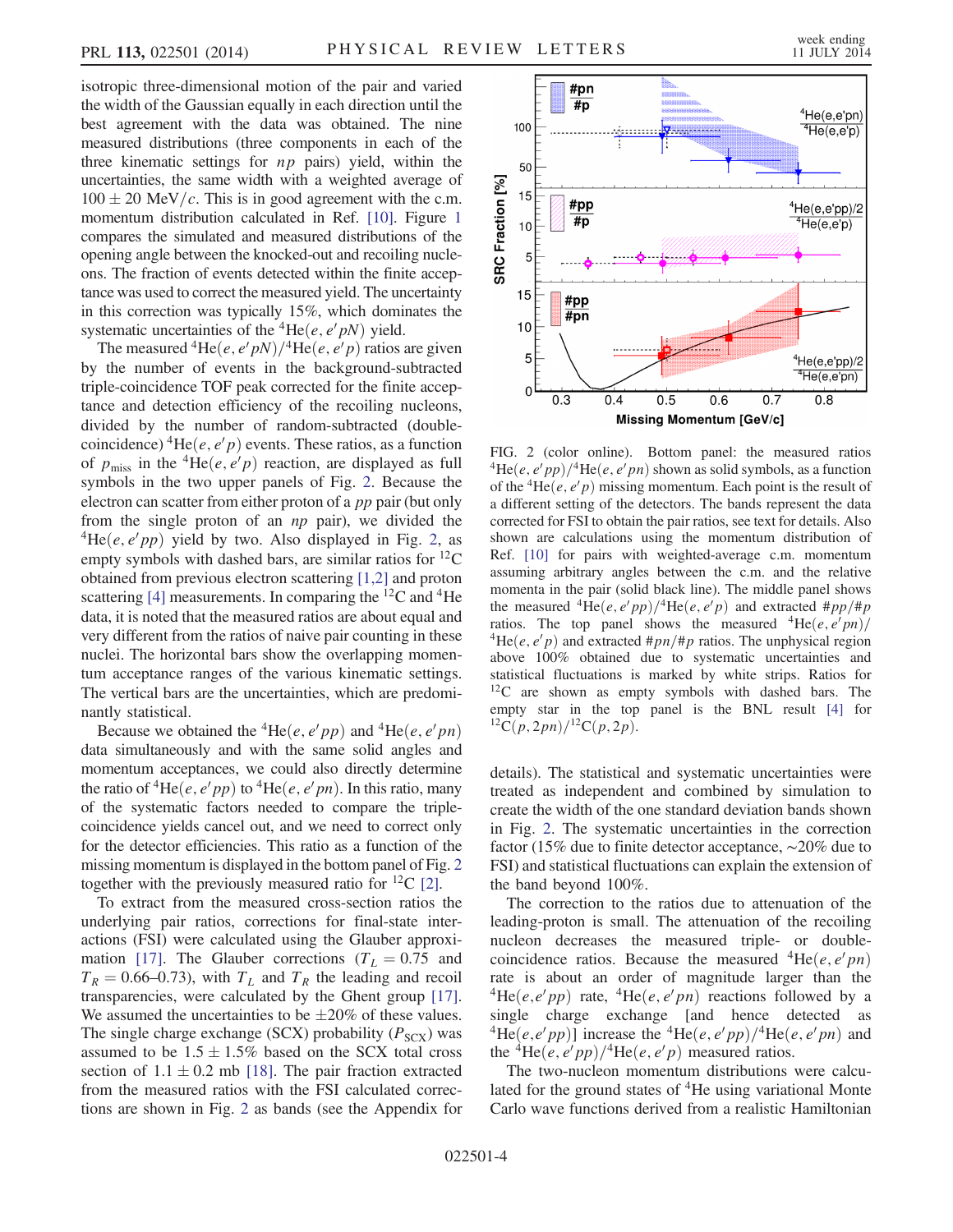with Argonne V18 and Urbana X potentials [\[10\].](#page-5-8) The calculations for fixed pair c.m. momentum  $(K_{c.m.})$  averaged over all directions of the relative momentum  $(K_{rel})$  and  $K_{\rm c.m.}$  [\[10\]](#page-5-8) were weighted by the measured distribution of  $K_{\text{c.m.}}$  to yield the solid (black) curve shown in Fig. [2](#page-3-0). The calculation with  $K_{\text{c.m.}} = 0$ , which agrees quantitatively with the Perugia group calculation [\[19\],](#page-5-12) differs little from the average shown in the figure. To compare the calculations to the data in Fig. [2](#page-3-0) we assumed that the virtual photon hits the leading proton and that  $\vec{p}_{\text{miss}} = K_{\text{rel}}$  (plane wave impulse approximation).

The measurements reported here were motivated by the attempt to study the isospin decomposition of SRC as a proxy to a transition from primarily tensor to the short range repulsive, presumably scalar, nucleon-nucleon force. In the ground state of <sup>4</sup>He [\[10\],](#page-5-8) the number of  $pp$ -SRC pairs is much smaller than  $np$ -SRC pairs for values of the relative nucleon momentum  $K_{rel} \approx 400 \text{ MeV}/c$ . This is because the correlations induced by the tensor force are strongly suppressed for  $pp$  pairs which are predominantly in  ${}^{1}S_{0}$  state [8–[10,19\]](#page-5-1). As the relative momenta increase, the tensor force becomes less dominant, the role played by the short-range repulsive force increases and with it the ratio of  $pp/np$  pairs. In our measurement, as the missing momenta is increased beyond 500 MeV/ $c$ , the triplecoincidence  ${}^{4}$ He $(e, e'pp)/{}^{4}$ He $(e, e'pn)$  ratio increases, in good agreement with the prediction based on the ratio of pp-SRC/np-SRC pairs in the <sup>4</sup>He ground state [\[10\]](#page-5-8).

The measured triple/double coincidence ratios shed further light on the dynamics. The measured  ${}^{4}$ He $(e, e'pp)/$  ${}^{4}He(e, e'p)$  ratio reflects a small contribution from pp-SRC pairs. These pairs are likely dominated by a scalar repulsive short-range force which is relatively constant over the reported momentum range.

The <sup>4</sup>He $(e, e'pn)$ /<sup>4</sup>He $(e, e'p)$  ratio clearly shows that the reduction in the  $np/pp$  ratio with increasing  $p_{\text{miss}}$  is due to a drop in  $np$ -SRC pairs with increasing  $K_{\text{rel}}$ . While  $np$ pairs still dominate SRC, even at missing momentum of 800 MeV/c, the total fraction of the  $(e, e'p)$  cross section associated with scattering from SRC pairs drops with increasing missing momentum. This is likely due to an increase of more complex mechanisms, such as stronger FSI and the onset of SRC involving more than two nucleons [\[5\]](#page-5-0). A definitive understanding of the relative importance of these effects requires exclusive measurements at large missing momentum on heavier nuclei, and a more detailed theoretical study.

To summarize, the short range part of the NN force is empirically known to be repulsive, it is essential to describe NN scattering and stability of nuclei, but it is difficult to explore and poorly known both theoretically and experimentally. The measurements reported here probe a transition from an attractive to a repulsive NN force. The data set, interpreted as changes in the isospin decomposition of the SRC pairs, is consistent with a reduced contribution from a tensor component and a constant contribution from a scalar component of the NN force over the probed missing momentum range. It confirms the phenomenological description of the NN force in this range.

One should question to what level the naive interpretation of the data in terms of the ground state nuclear properties is appropriate. Comprehensive calculations, which take into account the full reaction mechanism in a relativistic treatment, as well as additional data with better statistics will allow a more detailed determination of the role played by the elusive repulsive short-range nucleonnucleon interaction.

We acknowledge the contribution of the Hall A Collaboration and technical staff. We thank C. Colle, W. Cosyn, and J. Ryckebusch for the Glauber calculations. We also want to thank R. B. Wiringa, R. Schiavilla, S. Steven, and J. Carlson for the calculations presented in Ref. [\[10\]](#page-5-8) that were provided specifically for this paper. Useful discussions with J. Alster, C. Ciofi degli Atti, W. Cosyn, A. Gal, L. Frankfurt, J. Ryckebusch, M. Strikman, and M. Sargsian are gratefully acknowledged. This work was supported by the Israel Science Foundation, the U.S. National Science Foundation, the U.S. Department of Energy Grants No. DE-AC02-06CH11357, No. DE-FG02-94ER40818, and U.S. DOE Contract No. DE-AC05-060R23177 under which Jefferson Science Associates operates the Thomas Jefferson National Accelerator Facility.

<span id="page-4-3"></span>Appendix.—To extract the SRC pair ratios  $(\#pp/\#np,$  $\#pp/\#p$ , and  $\#np/\#p$ ) from the measured cross-section ratios  $[R = \frac{4 \text{He}}{e}, \frac{e'pp}{2} \frac{4 \text{He}}{e}, \frac{e'pn}{2}, \frac{R_1}{R_2}$  $({}^{4}\text{He}(e, e'pn) / {}^{4}\text{He}(e, e'p)), R_{2} = ({}^{4}\text{He}(e, e'pp) / {}^{4}\text{He}(e, e'pp)$  $\frac{d^4}{dx^4}$ He $(e, e'p)$ ], we assumed factorization and used Eqs. (A.1–[A.3\),](#page-4-3)

$$
\frac{\#pp}{\#np} = \frac{T_L R - P_{SCX} \frac{\sigma_{en}}{\sigma_{ep}}}{2T_L - 2P_{SCX} \frac{\sigma_{en}}{\sigma_{ep}} R}
$$
(A1)

$$
\frac{t_{PP}}{t_{PP}} = \frac{R_1 \frac{\sigma_{en}}{\sigma_{ep}} \frac{P_{SCX}}{T_L} T_R - R_2 T_R}{2(\frac{\sigma_{en}}{\sigma_{ep}} \frac{P_{SCX}}{T_L} T_R)^2 - 2T_R^2}
$$
(A2)

$$
\frac{\#np}{\#p} = \frac{R_2 - 2\frac{\#pp}{\#p}T_R}{\frac{\sigma_{en}}{\sigma_{ep}}\frac{P_{SCX}}{T_L}T_R},
$$
\n(A3)

where  $\sigma_{ep}$  ( $\sigma_{en}$ ) is the cross section for electron scattering off the proton (neutron) [\[20\].](#page-5-13)

<span id="page-4-1"></span><span id="page-4-0"></span>[\\*](#page-0-0) deceased

 $#$ 

- <span id="page-4-2"></span>[1] R. Shneor *et al.*, Phys. Rev. Lett. **99**[, 072501 \(2007\).](http://dx.doi.org/10.1103/PhysRevLett.99.072501)
- [2] R. Subedi et al., Science 320[, 1476 \(2008\).](http://dx.doi.org/10.1126/science.1156675)
- [3] A. Tang et al., Phys. Rev. Lett. 90[, 042301 \(2003\)](http://dx.doi.org/10.1103/PhysRevLett.90.042301).